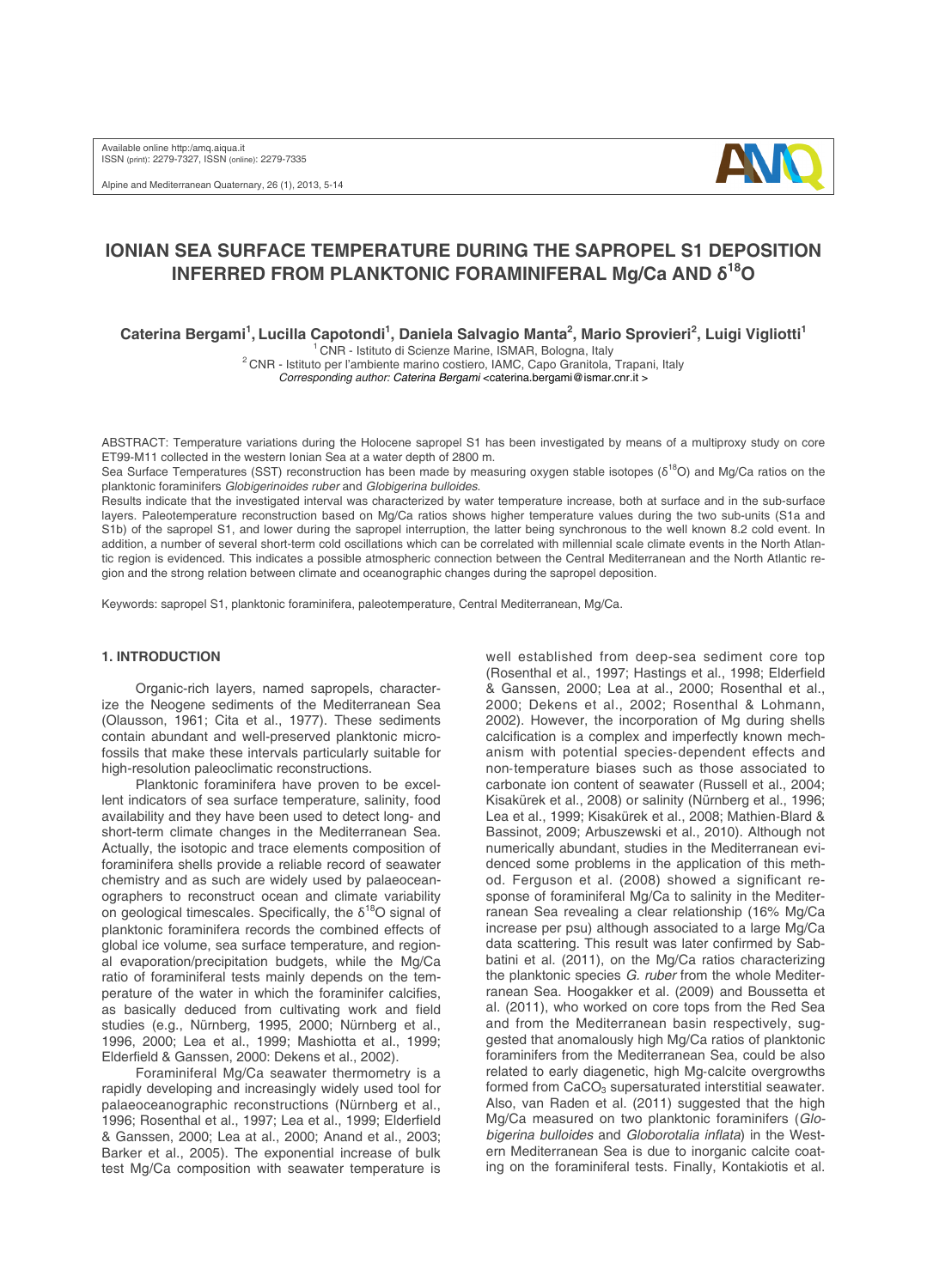

Fig. 1 - Location map of the core ET99M11 and section IV of the core with the indication of the sapropel S1 position. 450 m resolution DTM retrieved from http://portal.emodnet-hydrography.eu/EmodnetPortal/index.jsf#.

(2011) presented new Aegean Sea results which reveal Mg/Ca values that were unreasonably high to be explained by temperature or salinity variations alone, confirming that foraminiferal Mg/Ca is affected by diagenesis. Studies regarding foraminiferal Mg/Ca ratios during sapropels deposition are rare, however Ní Fhlaithearta et al. (2010) reliably constrained the magnitude and duration of the sapropel S1 interruption and other shortterm cooling events using Mg/Ca thermometry from the benthonic microfauna in the Aegean Sea.

Here we present oxygen isotopes and Mg/Ca ratios data from planktonic foraminifera *Globigerina bulloides* and *Globigerinoides ruber* from sediments of sapropel S1 in the Ionian Sea, with the aim to reconstruct paleotemperature and paleoenvironmental changes which occurred during the sapropel S1 deposition in this basin.

## **2. REGIONAL SETTING**

The Ionian Sea is a transition basin influenced by the flow and transformation of the major water masses constituting the intermediate and deep thermohaline cell of the Eastern Mediterranean conveyor belt (Malanotte-Rizzoli et al., 1997; Napolitano et al., 2000). Moreover, the Ionian circulation plays an important role in the redistribution of the different water masses to adjacent seas (Gačić et al., 2010).

At the near-surface level, which is the most important part of the water column with regard to the biological production, the Modified Atlantic Water (MAW) enters the western Ionian basin, the intermediate layer is influenced by salty and warm waters coming from the Levantine and Aegean basins (LIW: Levantine Intermediate Waters), whilst dense and oxygenated waters, mainly of Adriatic origin, spread into the Ionian deep layer.

The choice of the Ionian basin for this kind of highresolution study is driven by the fact that its oceanographic setting is critical for the deep-water formation of the Mediterranean Basin and the oceanographic conditions, responsible of the sapropel deposition, are certainly influenced by the deep-sea ventilation. Moreover, concerning the planktonic foraminiferal distribution, this basin appears as a transitional area between the Southwestern and Eastern Mediterranean area (Pujol & Vergnaud Grazzini, 1995).

## **3. MATERIAL AND METHODS**

The sedimentary core ET99M11 has been collected in the Ionian Sea (36°44'04"N, 15°50'94"E, 2800 m below sea level; Fig 1). In the core, the sapropel S1 interval is characterized by black-grey sediments extending from 54 to 22 cm depth in section IV of the core (Fig. 1).

#### **3.1. Age model**

The age model is that provided by Vigliotti et al. (2011 and Table 2 therein) based on four  $14\text{C}$  AMS da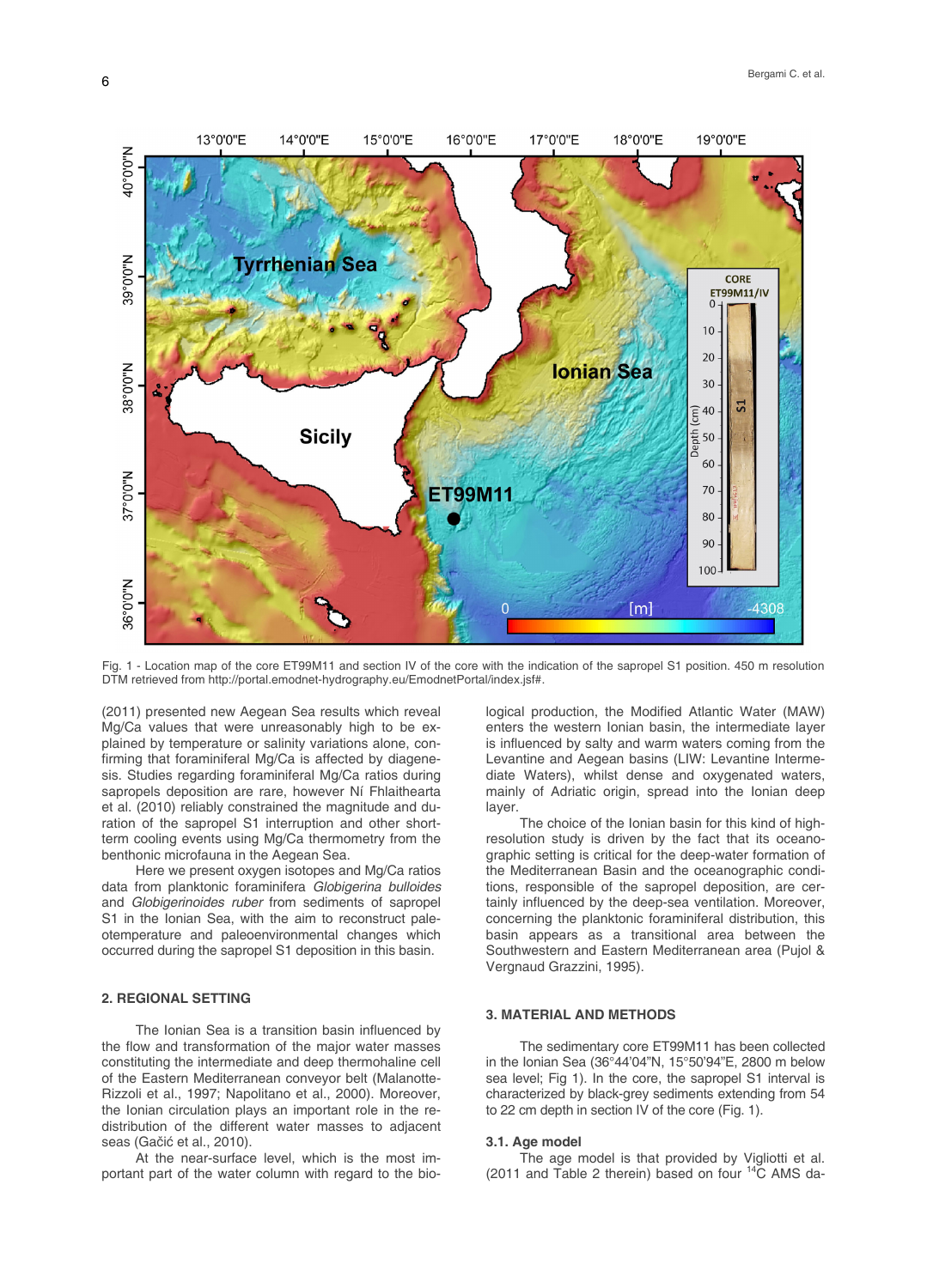tings integrated with tephra layers and planktonic foraminiferal bioevents. On this base sapropel S1, is chronologically confined between 10.4 and 5.7 cal ka BP and appear synchronous with analogous layer reported in the eastern Mediterranean sea. In detail, three different time intervals have been recognized: the S1a sub-unit spanning from 10.4 to 8.3 cal ka BP, the sapropel interruption from 8.3 to 7.8 cal ka BP, and the S1b sub-unit from 7.8 to 5.7 cal ka BP (Vigliotti et al., 2011).

## **3.2. Foraminiferal species used and their ecological features**

*G. ruber* is a species living in the surface mixed layer and occurring in subtropical to tropical latitudes (Deuser, 1987; Ravelo & Fairbanks, 1992; Niebler et al., 1999). It is found at the base of the mixed layer (Field, 2004) and even has moderate abundances within the thermocline. In contrast to other species, *G. ruber* has a low-slope response to a deepening isotherm, which makes this species the most suitable to document nearsurface temperatures when other species are living deeper (Field, 2004; Tedesco et al., 2007).

*G. bulloides* has a wide geographic distribution, ranging from the poles to the low latitudes (Niebler et al., 1999; Schmidt & Mulitza, 2002). This taxon most commonly lives in the surface mixed layer (Fairbanks et al., 1982; Hemleben et al., 1989), but it also occurs within the thermocline (Field, 2004).

Each species records the temperature variations of the water mass in which it thrives. Hence, the warmest water mass is the one in which *G. ruber* lives, and corresponds to the summer mixed layer (Pujol & Vergnaud-Grazzini, 1995; Rohling et al., 2004). The water mass recorded by *G. bulloides* is assumed to be a mixture between the late spring/early summer surface layer and deeper waters upwelled during those months at 50-100 water depth (Pujol & Vergnaud-Grazzini, 1995; Barcena et al., 2004; Hernàndez-Almeida et al., 2005).

#### **3.3. Trace elements analysis (ICP-MS/ICP-AES)**

Forty to sixty specimens of *G. ruber* (var. *alba*) were selected from the > 150 µm size fraction (26 samples) discarding specimens visibly contaminated by ferromanganese oxides. The foraminifera tests were next cleaned using a multistep trace metal protocol including reductive cleaning with buffered hydrazine (Boyle & Keigwin, 1985). Mg/Ca ratios were measured on a inductively coupled plasma mass spectrometer Varian ICP-MS and an inductively coupled plasma atomic emission spectrophotometer Varian Vista MPX at the Geochemistry Laboratory of the IAMC-CNR (Naples).

In detail, the tests were gently crushed and then cleaned following procedures modified from Lea & Boyle (1993). Briefly, samples were ultrasonically cleaned four times with ultrapure water (> 18 MΩ) and twice with methanol. Metal oxide coatings were reduced in a solution consisting of anhydrous-hydrazine, citric acid, and ammonium hydroxide and organic matter was oxidized in a solution of hydrogen-peroxide and sodiumhydroxide. All the water samples were treated under a laminar air flow clean bench to minimize contamination risks and the sampling materials were cleaned with high purity grade reagents. The remaining tests material was then dissolved in 0.1N nitric acid and simultaneously analysed for magnesium with the Varian ICP-MS inductively coupled plasma-mass spectrometer. A multielement standard was prepared with ICP-MS grade High-Purity Standards. Based on repeated analyses of the standard and samples over several runs, on different days, the 2s error in the ICP analyses is estimated at ±5%. Replicate analyses on five samples yielded an average external precision (1σ) of about 5%. Calcium was measured with a Varian Vista MPX inductively coupled plasma-optical emission spectrometer (ICP-OES). Metal to calcium ratios were determined from intensity ratios with an external matrix-matched standard using the method developed by Rosenthal et al. (1999).

The cleaning protocol and analytical approach used in this study is also comparable to methods reported by Elderfield & Ganssen (2000).

#### **3.4. Isotopic analyses**

The oxygen isotopic composition of *G. ruber* (var. *alba*) and *G. bulloides* were obtained from the sediment core. About 10-15 specimens in the > 150 µm size fraction were analyzed per sample (41 samples).

Samples were measured with an automated continuous flow carbonate preparation GasBench II device and a ThermoElectron Delta Plus XP mass spectrometer at the Laboratory of Geochemistry of the IAMC-CNR (Naples). Acidification of the samples was performed at 50°C. An internal standard (Carrara Marble with  $δ^{18}O = -$ 2.43‰ vs. VPDB and  $\delta^{13}$ C = 2.43‰ vs. VPDB) was run every six samples and the NBS19 international standard was measured every 30 samples. Standard deviations of carbon and oxygen isotope measures were estimated at 0.1 and 0.08‰, respectively. All the isotope data are reported in δ‰ versus VPDB.

#### **3.5. Determination of Calcification Temperatures**

## **3.5.1. Temperature estimates from δ18O***foram*

To obtain the calcification temperatures we have used oxygen isotope data of *G. ruber* and *G. bulloides*  (δ18O*foram*) and of the water masses in which they calcify (δ18O*seawater*).

Different equations have been proposed to convert δ18O*foram* in SST but based on what reported on Grauel & Bernasconi (2010) on sediment surface samples, *G. ruber* yield the most reliable calcification temperature applying the Shackleton (1974) palaeotemperature equation. In fact, according to the authors, who made a core-top study on  $\delta^{18}O$  temperature reconstructions of *G. ruber* (white) and *U. mediterranea* in the central Mediterranean, reliable temperatures were produced using the Shackleton (1974) equation, whereas too low temperatures compared to the recent temperature conditions (on average ~4.4°C lower than predicted by Shackleton (1974) equation) were produced using the Mulitza et al. (2003) equation.

The equation of Shackleton (1974) is:

$$
T_{iso} = 16.9 - 4.38 * (\delta^{18} O_{foram} - \delta^{18} O_{seawater}) +
$$
  
0.1 \* (\delta^{18} O\_{foram} - \delta^{18} O\_{seawater})<sup>2</sup>

where  $T_{iso}$  is the calcification temperature and  $\delta^{18}O_{form}$ and δ18O*seawater* are reported vs. VPDB.

δ18O*seawater* values for sapropel time are those reported in Kallel et al. (1997 and Table 4 therein).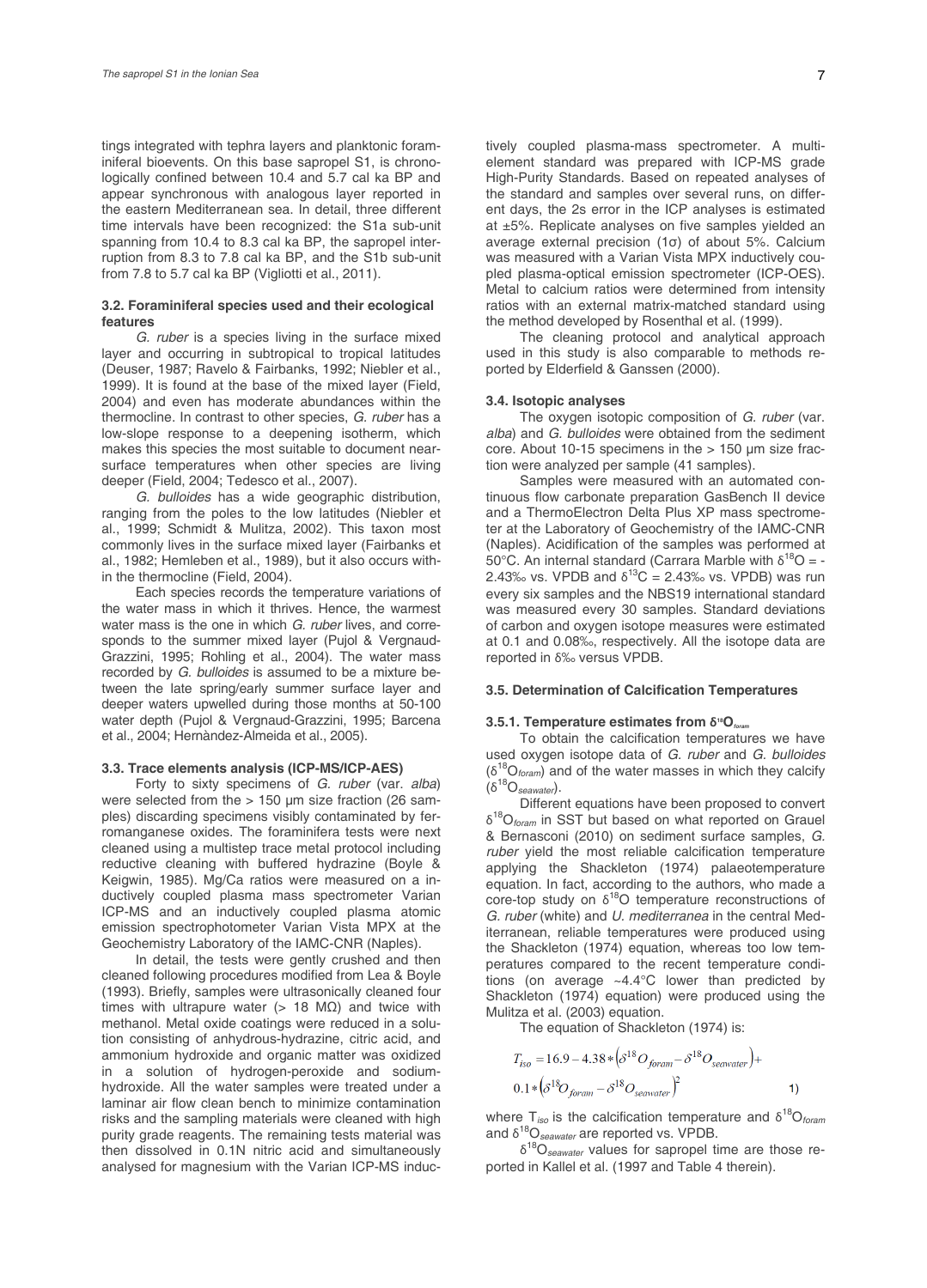Values of δ18O*seawater* have been converted to Vienna Standard Mean Ocean Water (V-SMOW)‰ using the following equation:

$$
\delta^{18}O_{\text{seawater}(PDB)} = \delta^{18}O_{\text{seawater}(SMOW)} - 0.27 \qquad \text{2)}
$$

#### **3.5.2 Temperature estimates from Mg/Ca ratios**

Although in the Mediterranean sea seems to be no significant correlation between Mg/Ca and  $\delta^{18}$ O-derived calcification temperatures (Ferguson et al., 2008; Sabbatini et al., 2011), several studies suggested an exponential correlation between Mg/Ca ratios from *G. ruber* shells and SST (e.g. Elderfield & Ganssen, 2000; Anand et al., 2003; Dekens et al., 2002). Generally, the adopted Mg/Ca-SST equation is that reported by Elderfield & Ganssen (2000) based on multispecies calibration:

$$
Mg/Ca = 0.52 \exp(0.10T_{Mg/Ca})
$$
 3)

where T<sub>Mq/Ca</sub> is the calcification temperature and Mg/Ca is measured in mmol/mol.

#### **4. RESULTS**

# **4.1. δ18O***foram* **and SST**

The oxygen isotope data measured on the two species of planktonic foraminifera are illustrated vs. age in Fig. 2. The δ18O values from *G. ruber* and *G. bulloides* during the investigated period average -0.56‰ and 1.12‰, respectively (Fig. 2) with associated variances of 0.46‰ and 0.62‰. *G. ruber* shows lower values than *G. bulloides* but the two records show the same trend during the investigated period, with a general lightening during sapropel deposition, and particularly during the S1a subunit.

The *G. ruber* calcification temperature, characterized by a general increase throughout the whole investigated period, ranges between 22.8 and 14.1°C with an average value of 20°C, while *G. bulloides* records a similar trend with an isotopic temperature ranging between 16.3 and 5.0°C, with an average value of 12.7°C (Fig. 2).

The heaviest isotopic values throughout the record are observed at 11.6, 10.7, 10.0, 9.5, 8.2, and 6.4 cal ka BP suggesting colder conditions during these intervals.



Fig. 2 - Down-core oxygen isotope records (‰ versus VPDB) and calculated isotopic temperature in °C in *G. ruber* var. *alba* and *G. bulloides* for core ET99M11 across the sapropel S1. The grey areas, representing the extent of the two sub-units of the sapropel S1, are from Vigliotti et al. (2011). B5-B7 label Bond cycles (Bond et al., 1997; 2001).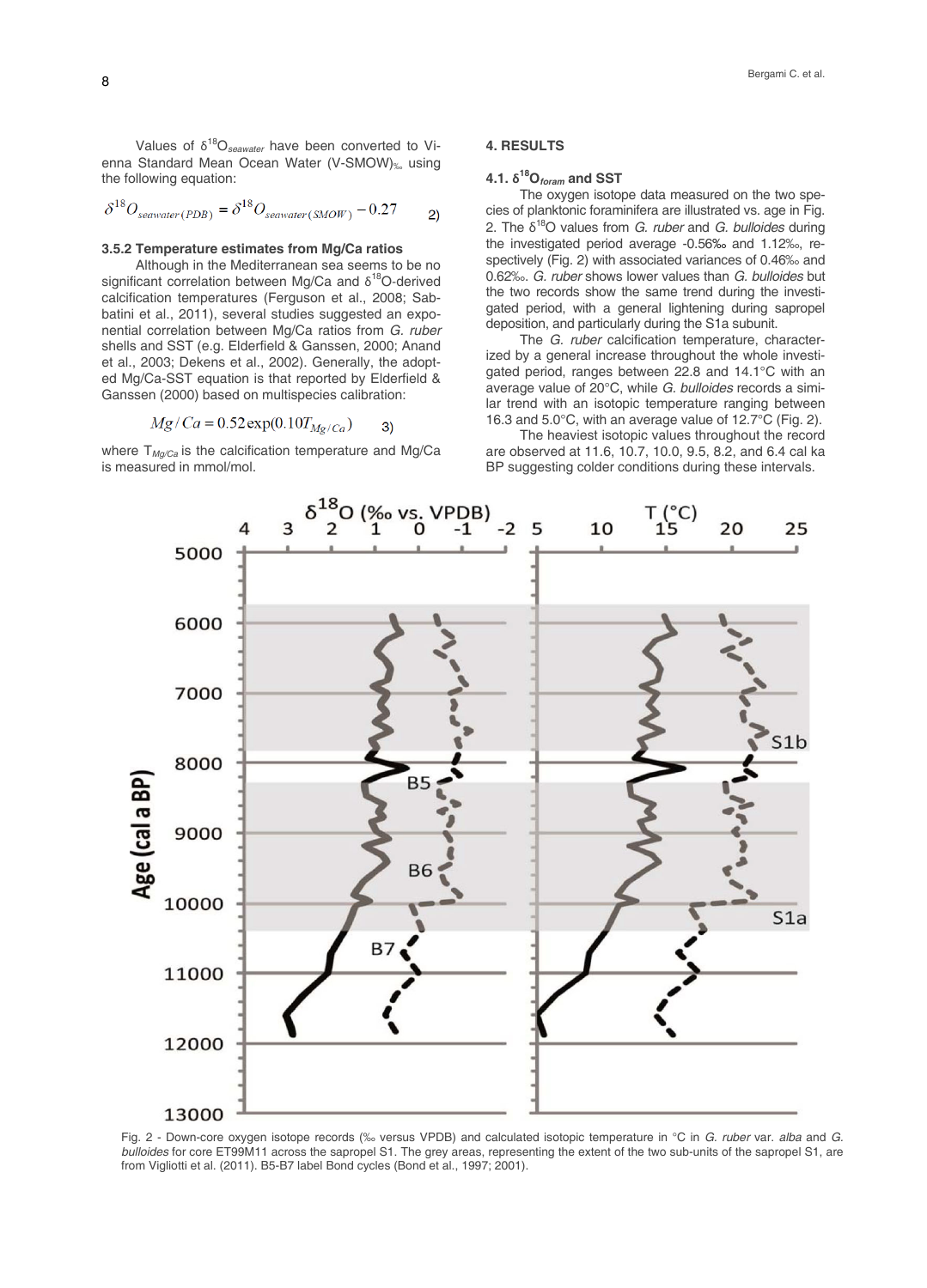## **4.2. Mg/Ca ratios and SST estimates**

During the interval of sapropel deposition Mg/Ca ratios range between 1.8 and 4.7 mmol/mol (Fig. 3) with an average value of 3.37 mmol/mol.

The estimated SST values range between 22.3 and 15.7°C during the subunit S1a, with an average value of 20°C, and between 22.4 and 18.6°C (average value 18.6°C) during the subunit S1b, while during the interruption the average value is 14.8°C (Fig. 4). The warmest period is observed at the beginning of the sapropel S1 deposition, and throughout the interruption a gradual cooling took place, leading to another warming phase during the subunit S1b.



Fig. 3 - Down-core Mg/Ca ratios of *G. ruber* var. *alba* for core ET99M11 across the sapropel S1. The grey areas, representing the extent of the two sub-units of the sapropel S1, are from Vigliotti et al. (2011).

#### **5. DISCUSSION**

### **5.1. Paleotemperature estimates and difference between the two proxies**

Our results show temperatures comparable to those reported during the sapropel S1 by Kallel et al. (1997).

In detail, in the investigated period, both proxies record comparable temperatures in terms of average values, however there are some dissimilarities at a smaller scale: in fact, whereas the isotopic temperature after a sharp increase at 10 cal ka BP does not show great fluctuations, paleotemperature reconstruction based on Mg/Ca ratios shows higher values in the interval from 10 to 8.8 cal ka BP and from 6.6 to 6.3 cal ka BP during the deposition of the two sub-units of sapropel S1, and lower values in the interval from 8.8 to 7.2 cal ka BP, with the lowest temperature recorded at 8.2 cal ka BP corresponding to the sapropel interruption (Fig. 4).

In detail, based on calculated isotopic temperatures, the sapropel S1 interval was characterized by a general increase in water temperatures at the surface and in the sub-surface layers, as clearly evidenced by *G. ruber* and *G. bulloides*, respectively.

The mean temperature estimate for *G. ruber* (20°C) is consistent with the growth temperature proposed by Kallel et al. (1997 and Table 4 therein) for the same species during the sapropel S1 deposition in the Ionian basin. The sapropel SST is also taken to be equivalent to the modern one in the Ionian basin and the growth temperature of *G. ruber* is found to correspond to the mean SST of the summer mixed layer (Manca et al., 2004). This datum further supports that, during the sapropel interval, the SSTs in the Ionian Sea were similar to the present ones.

The amplitude of the temperature changes recorded by *G. ruber* is broad, up to 8°C from the warmest to the coldest values and is consistent with paleotemperature variations documented in the same area during the sapropel S1 deposition by Emeis et al. (2000). This broad amplitude is due to the very thin summer mixed layer really sensitive to any runoff event or heating anomaly which would have great impact as compared with other thicker water masses (Gonzalez-Mora et al., 2008).

The variability of the *G. bulloides* data are even wider than those of *G. ruber* (around up to 10°C of difference between the coldest and the warmest samples), this although the general trends are similar. The mean temperature estimate for *G. bulloides* (12.7°C) is cooler by about 2°C respect to that of today. As *G. bulloides* is prolific at depths below the thermocline (Pujol & Vergnaud-Grazzini, 1995), the observed difference in temperature estimate respect to *G. ruber* suggest the presence of a marked thermocline or an increasing summer thermal gradient. Moreover, the large gradient between the temperatures recorded by *G. ruber* and *G. bulloides* can be interpreted as related to their seasonality (Pujol & Vergnaud-Grazzini, 1995) suggesting that the two different water masses remained isolated at the seasonal scale, due to a permanent seasonal stratification.

The mean temperature estimate, based on Mg/Ca ratios, for *G. ruber* is consistent with the isotopic temperature during S1a subunit (20°C) while is cooler by about 1.5°C during S1b subunit (18.6°C).

 Discrepancies between temperature estimates from Mg/Ca ratios and calculated isotopic temperature may be ascribed to the different variables influencing the two proxies. The oxygen isotopic temperatures are based on biogenic  $\delta^{18}O_{\text{foram}}$  which is affected by δ18O*water*. The variability between the Mg/Ca and oxygen isotope temperature reconstructions of *G. ruber* may, in part, be explained by changes in  $\delta^{18}O_{\text{water}}$ .

In our reconstructions, we assumed a constant δ18O*water* during the entire investigated interval, but it is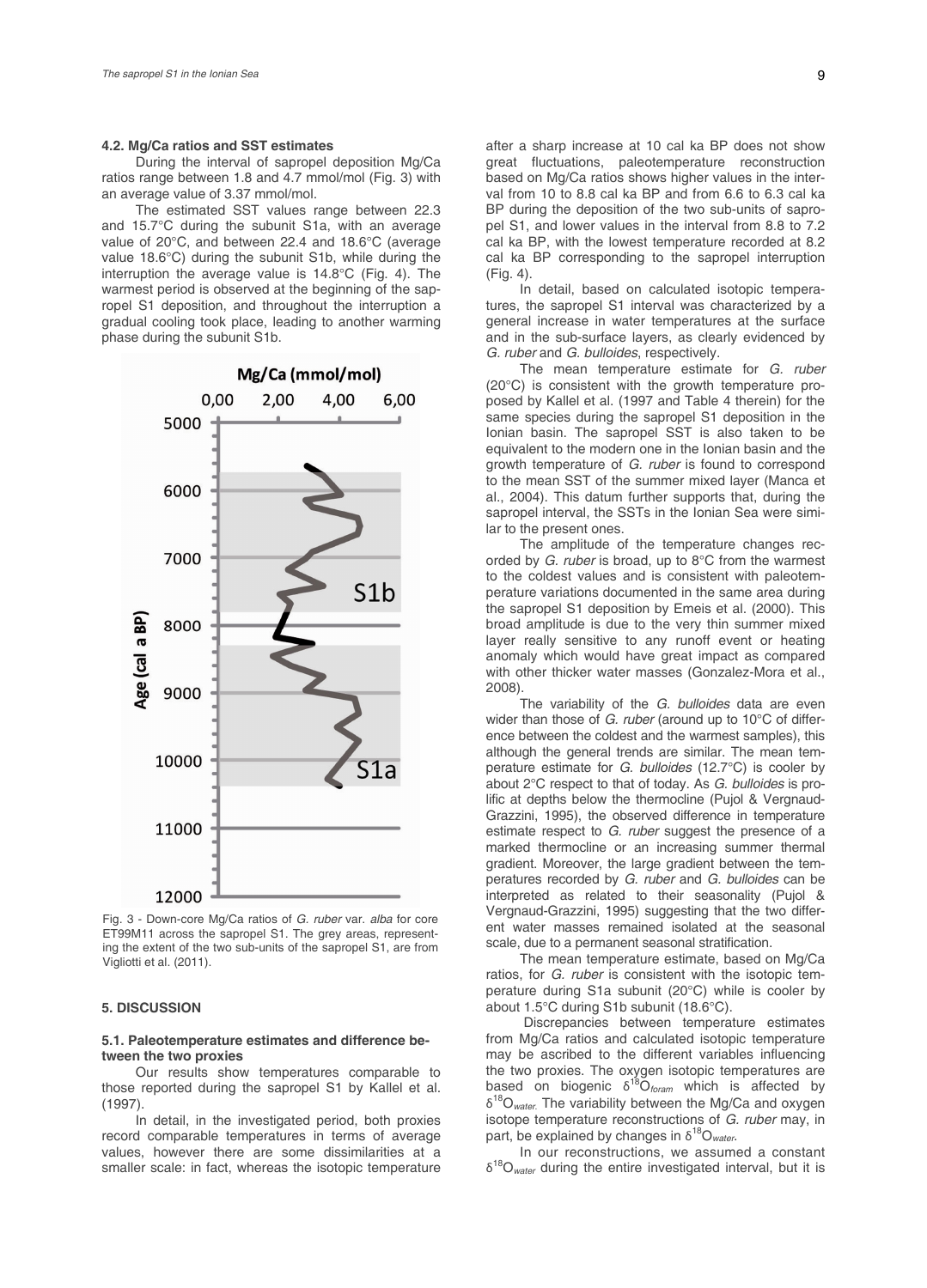

Fig. 4 - δ18O and Mg/Ca *G. ruber* var. *alba* inferred temperature records from core ET99M11. The grey areas, representing the extent of the two sub-units of the sapropel S1, are from Vigliotti et al. (2011). Open symbols represent Mg/Ca data, overlain with a line representing a 200 year Gaussian smoothing.

reasonable that during the sapropel deposition the well documented enhanced run-off and the subsequent different evaporation/precipitation budget, and the presence at the surface of freshwater-diluted lenses influenced this value. On the contrary, Mg/Ca ratios in modern planktonic foraminifera are assumed and have been demonstrated to be predominantly a function of the temperature of the water in which they grew, while salinity is a secondary factors that exert influences on shell Mg content, but not in the Mediterranean, where several authors (Ferguson et al., 2008; Sabbatini et al., 2011 and references therein) suggested that Mg/Ca ratios can be strongly affected by the high salinity values typical of this basin. In detail, measured Mg/Ca values of planktonic foraminifera, collected in the eastern and central Mediterranean basins, correlate poorly with the calcification temperatures but more significantly with calcification salinities, demonstrating that the salinity can be a primarily influencing factor in these

environments. However, during the sapropel deposition, surface water salinity decreased and became almost homogeneous over the whole Mediterranean basin with an average value for the Ionian sea of 35.2 PSU (Kallel et al., 1997 and Table 4 therein), which is close to that of the western Mediterranean basin (e.g. Alboran Sea) where the Mg/Ca ratios are not influenced by the salinity regime (Ferguson et al., 2008). Then it is reasonable that, during the sapropel deposition, the salinity did not exert influences on shell Mg content, being the Mg/Ca ratios primarily influenced by SST variations.

In addition, we may exclude the possibility that post-deposition process or the presence of a Mg-rich calcite coating influences the results, firstly because sapropel layers are really conservative environments often characterized by the lack of bioturbation and often apparently high sedimentation rates. Secondarily, we observed in our samples, that the sapropel microfauna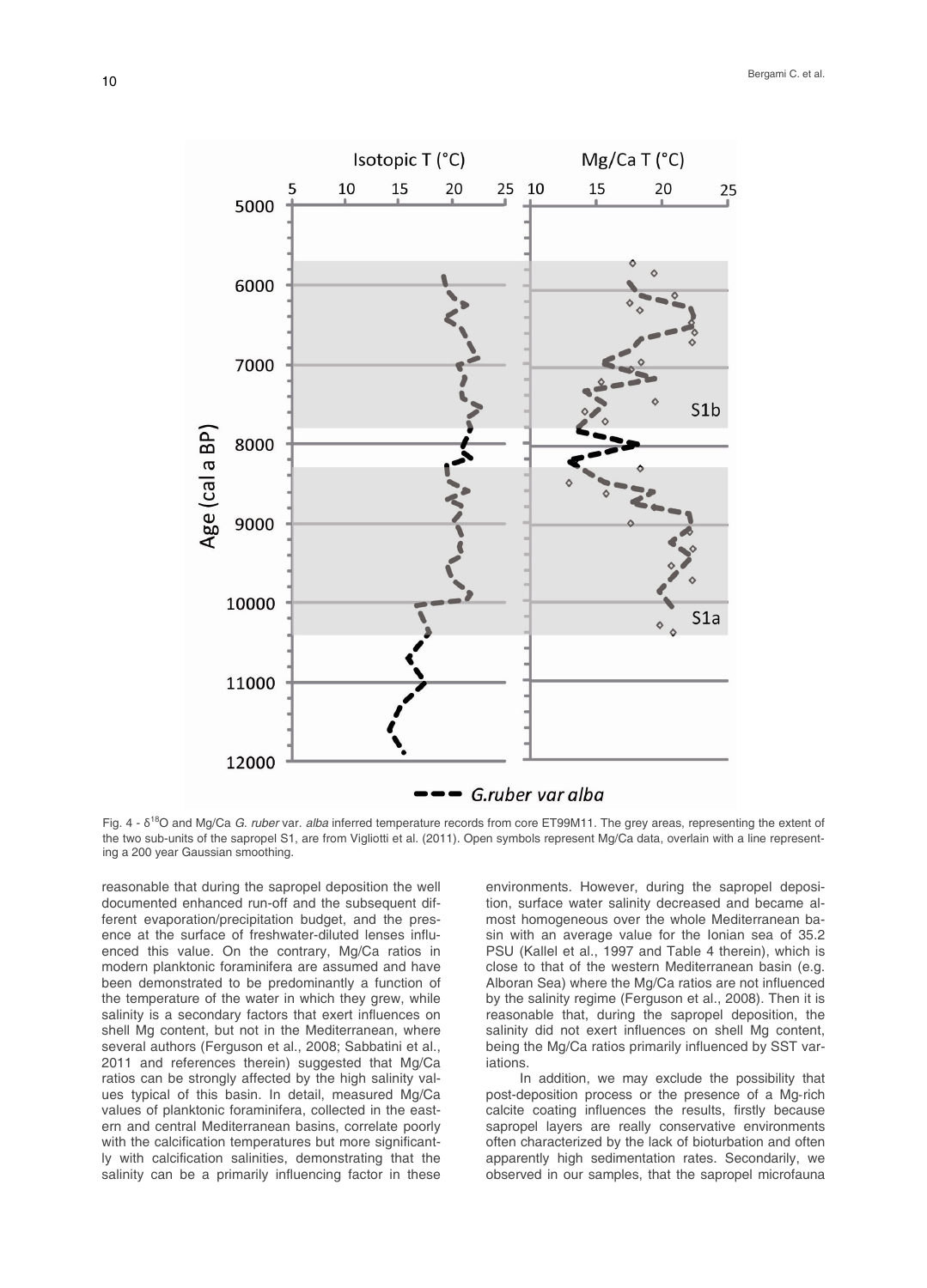association was typically characterized, as observed by other authors (Capotondi et al., 1999; Negri et al., 1999), by the occurrence of specimens showing a very thin test structure, easily observed at the optical microscope, which point to a very good test preservation with no or few secondary calcite overgrowth.

Concluding, our data show that fluctuations in the Mg/Ca ratios are more pronounced than in the isotopic values suggesting a promising tool for paleotemperature reconstruction also in the Mediterranean, but only when the influence of salinity will be entirely clarified.

#### **5.2. Mediterranean connection with the North Atlantic Ocean**

Climate changes during the Holocene have been gathering increasing attention because of the occurrence of millennial‐scale abrupt climate changes, of possible hemispheric extent, during this period (e.g., Bond et al., 2001; Gupta et al., 2003; Mayewski et al., 2004), when the boundary conditions such as  $CO<sub>2</sub>$  concentration and ice volume were relatively constant and similar to the present ones.

In the North Atlantic, ice-rafted debris (IRD) events exhibit a distinct pacing on millennial‐scale during the Holocene (Bond et al., 2001). Recently, several authors identified the expression of these events also in the sedimentary record of the Mediterranean Sea (e.g. Cacho et al., 2001; Frigola et al., 2007; Rouis-Zargouni et al., 2010; Incarbona et al., 2008; 2010; Vallefuoco et al., 2011; Capotondi & Vigliotti, 1999).

Comparison of our record of δ18O*foram* with North Atlantic Holocene millennial scale climatic variability (Bond et al., 1997) allowed to highlight several shortterm cold oscillation at around 10.7, 9.5, and 8.2 cal ka BP comparable with the events numbered 7, 6, and 5 by Bond et al. (2001; 1997) (Fig.2).

This indicates a possible atmospheric connection between the Central Mediterranean and the North Atlantic region and the strong relation between climate and oceanographic changes during the sapropel S1 interval. One of these climatic features has been already documented by several authors in other areas of the Mediterranean Sea (e.g. Rohling et al., 1997; De Rijk et al., 1999; Sangiorgi et al., 2003; Vigliotti et al., 2011; Asioli et al 1999; Ariztegui et al., 2000), and was related to the so-called "8.2 event" (Alley et al., 1997) and the associated  $\delta^{18}$ O increase of Greenland ice cores.

Based on the isotopic temperature signal, during the three events the magnitude of the sea surface cooling is comparable to that proposed by Bond et al. (1997) in cores from the North Atlantic ocean, and does not exceed 2°C. Based on the Mg/Ca temperature reconstruction, the cooling exceeded 2°C only during the event centred at 8.2 cal ka BP with a decrease in temperature of at least 5°C corresponding to the shift also proposed by Alley et al. (1997) during this event. Then in the studied core the Mg/Ca method evidences very sharp short time fluctuations much less evident with the isotope paleotemperature method.

Then, our data suggest a strong sensitivity of the Central Mediterranean basin, during the sapropel S1 time interval, to changes occurred in the North Atlantic and therefore supports the high low latitude climatic Mediterranean interplay also evidenced in Colleoni et al. (2012) for the Plio-Pleistocene time interval.

## **6. SUMMARY**

A high-resolution investigation on the Holocene sapropel S1 in the Ionian Sea was performed based on planktonic foraminifera geochemical data (stable oxygen isotopes and Mg/Ca ratios) proxies.

This study documents promising results of the Mg/Ca paleothermometry applied to planktonic species.

The first phase of the sapropel S1 was characterized by higher temperature, also consistent with the modern ones in the Eastern Mediterranean basin, while the second phase registered cooler temperature by about 2°C.

During the sapropel interval, several cooling episodes, time equivalent to the millennial climatic variability in the North Atlantic, were recognized at 10.7, 9.5, and 8.2 ka BP, the latter corresponding to the well known "8.2 event" and synchronous to the sapropel interruption. The climatic oscillations recorded by our study suggest an hemispheric-scale atmospheric connection in the Central Mediterranean basin.

## **ACKNOWLEDGEMENTS**

Part of this study was funded by the projects SIN-APSI and Ricerca Spontanea a Tema Libero (RSTL n. 154; "Sapropels S1 e S5: archivi della variabilità climatica indotta dal regime monsonico"). We thanks M. Coltelli, P. Del Carlo and L. Vezzoli to provide Core ET99M11. We also thank Alessandra Negri and an anonymous rewiever who greatly improved the manuscript with their comments. This is the ISMAR contribution 1784.

#### **REFERENCES**

- Alley R. B., Mayewski P. A., Sowers T., Stuiver M., Taylor K. C., Clark P. U. (1997) - Holocene climatic instability: a prominent widespread event 8200 years ago. Geology, 25, 483-486.
- AnandP., Elderfield H., Conte M. H. (2003) Calibration of Mg/Ca thermometry in planktonic foraminifera from a sediment tap time series. Paleoceanography, 18(2), 1050, doi:10.1029/2002PA000846.
- Arbuszewski J., Demenocal P., Kaplan A., Farmer E. C. (2010). - On the fidelity of shell-derived  $\delta^{18}$ O seawater estimates. Earth and Planetary Science Letters, 300, 185-196, doi:10.1016/j.epsl.2010.10. 035.17.
- Ariztegui D., Asioli, A., Lowe J. J., TrincardiF., Vigliotti L., Tamburini F., Chondrogianni C., Accorsi C.A., Mazzanti M.B., Mercuri A.M., Van der Kaars S., McKenzie J.A., Oldfield F. (2000) - Palaeoclimate and the formation of sapropel S1: inferences from Late Quaternary lacustrine and marine sequences in the central Mediterranean region. Palaeogeography, Palaeoclimatology, Palaeoecology, 158(3- 4), 215-240. doi:10.1016/S0031-0182(00)00051-1
- Asioli A., Trincardi F., Lowe J. J., Oldfield F. (1999) Short-term climate changes during the Last Glacial-Holocene transition: comparison between Mediterranean records and the GRIP event stratig-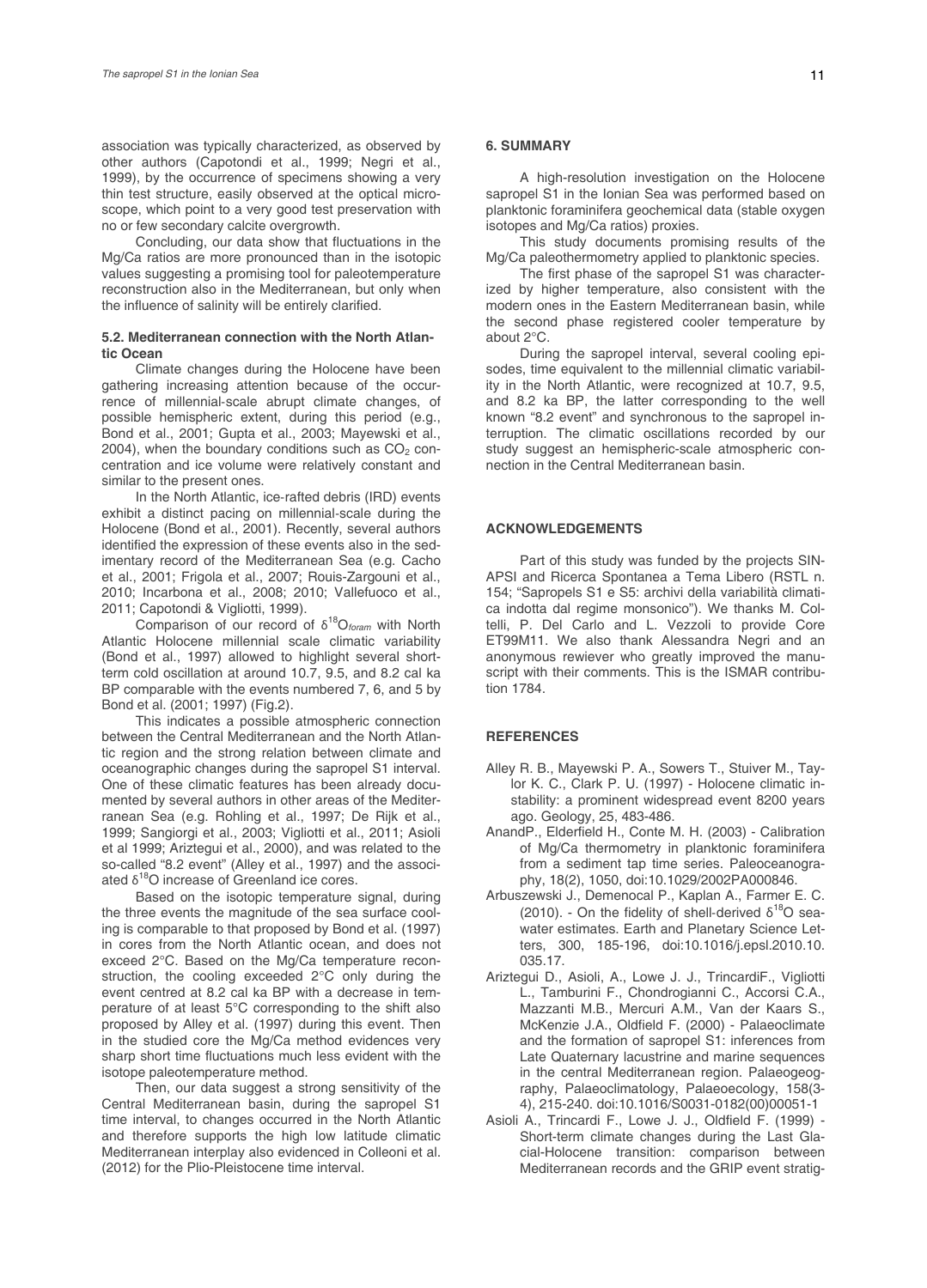raphy. Journal of Quaternary Science, 14(4), 373- 381.

- Barcena M. A., Flores J. A., Sierro F. J., Perez-Folgado M., Fabrés J., Calafat A., Canals M. (2004) - Planktonic response to main oceanographic changes in the Alboran Sea (Western Mediterranean) as documented in sediment traps and surface sediments, Marine Micropaleontology, 53, 423-445, doi:10.1016/j.marmicro.2004.09.009.
- Barker S., Cacho I., Benway H.M., Tachikawa K. (2005) - Planktonic foraminiferal Mg/Ca as a proxy for past oceanic temperatures: a methodological overview and data compilation for the Last Glacial Maximum. Quaternary Science Review, 24(7-9), 821-834.
- Bond G., Showers W., Cheseby M., Lotti R., Almasi P., de Menocal P., Priore P., Cullen H., Hajdas I., Bonani G. (1997) - A pervasive millennial-scale cycle in North Atlantic Holocene and glacial climates. Science, 278, 1257-1266, doi:10.1126/ science.278.5341.1257.
- Bond G., Kromer B., Beer J., Muscheler R., Evans M., Showers W., Hoffmann S., Lotti- Bond R., Hajdas I., Bonani G. (2001) - Persistent solar influence on North Atlantic climate during the Holocene, Science. 294, 2130-2136, doi:10.1126/science.1065680.
- Boussetta S., Bassinot F., Sabbatini A., Caillon N., Nouet J., Kallel N., Rebaubier H., Klinkhammer G., Labeyrie L. (2011) - Diagenetic Mg‐rich calcite in Mediterranean sediments: quantification and impact on foraminiferal Mg/Ca thermometry. Marine Geology, 280(1-4), 195-204, doi:10.1016/ j.margeo.2010.12.011.
- Boyle E. A., Keigwin L. D. (1985) Comparison of Atlantic and Pacific paleochemical records for the last 250,000 years: changes in deep ocean circulation and chemical inventories. Earth and Planetary Science Letters, 76, 135-150.
- Cacho I., Grimalt J. O., Canals M., Sbaffi L., Shackleton N. J., Schönfeld J., Zahn R. (2001) - Variability of the western Mediterranean Sea surface temperatures during the last 25,000 years and its connection with the Northern Hemisphere climatic changes. Paleoceanography, 16, 40-52, doi:10.1029/ 2000PA000502.
- Capotondi L., Borsetti A. M., Morigi C. (1999) Foraminiferal ecozones, a high resolution proxy for the late Quaternary biochronology in the central Mediterranean Sea. Marine Geology, 153, 253-274.
- Capotondi L., Vigliotti L. (1999) 40. Magnetic and microfaunistical characterization of late Quaternary sediments in the Western Mediterranean (ODP Leg 161). Inference on sapropel formation and paleoceanographic evolution. In: Zahn, R., Comas, M.C., and Klaus, A. (Eds.) Proceedings of the Ocean Drilling Program, Scientific Results, College Station TX, 161: 505-518.
- Cita M.B., Vergnaud-Grazzini C., Robert C., Chamley H., Ciaranfi N., D'onofrio S. (1977) - Paleoclimatic record of a long deep sea core from the eastern Mediterranean. Quaternary Research, 8, 205-235.
- Colleoni F., Masina S., Negri A., Marzocchi A., (2012) Plio-Pleistocene high-low latitude climate interplay: a Mediterranean point of view. Earth and Planetary Science Letters, 319-320, 35-44.
- Dekens P. S., Lea D.W., Pak D. K., Spero H. J. (2002) Core top calibration of Mg/Ca in tropical foraminifera: refining paleotemperature estimation. Geochemistry Geophysics Geosystems, 3(4), 1022, doi:10.1029/2001GC000200.
- De Rijk S., Hayes A., Rohling E. J. (1999) Eastern Mediterranean sapropel S1 interruption: an expression of the onset of climatic deterioration around 7 ka BP. Marine Geology, 153, 337-343, doi:10.1016/S0025-3227(98)00075-9.
- Deuser W.G. (1987) Seasonal variations in isotopic composition and deep-water fluxes of the tests of perennially abundant planktonic foraminifera of the Sargasso Sea: results from sediment-trap collections and their paleoceanographic significance. Journal of Foraminiferal Research, 17, 14-27.
- Elderfield H., Ganssen G. (2000) Past temperature and  $\delta^{18}O$  of surface ocean waters inferred from foraminiferal Mg/Ca ratios. Nature, 405(6785), 442-445.
- Emeis K.-C., Struck U., Schulz H.-M, Bernasconi S., Sakamoto T., Martinez-Ruiz F. (2000) - Temperature and salinity of Mediterranean Sea surface waters over the last 16,000 years: constraints on the physical environment of S1 sapropel formation based on stable oxygen isotopes and alkenone unsaturation ratios. Palaeogeography, Palaeoclimatology, Palaeoecology, 158, 259-280.
- Fairbanks R.G., Sverdlove M., Free R., Wiebe P.H., Bé A.W.H. (1982) - Vertical distribution and isotopic fractionation of living planktonic foraminifera from the Panama Basin. Nature 298, 841-844.
- Ferguson J., Henderson G., Kucera M., Rickaby R. (2008) - Systematic change of foraminiferal Mg/Ca ratios across a strong salinity gradient. Earth and Planetary Science Letters, 265, 153-166, doi:10. 1016/j.epsl.2007.10.011.
- Field D.B. (2004) Variability in vertical distributions of planktonic foraminifera in the California Current: relationships to vertical ocean structure. Paleoceanography, 19, PA2014. doi:10.1029/2003 PA00970.
- Frigola J., Moreno A., Cacho I., Canals M., Sierro F. J., Flores J.-A., Grimalt J. O., Hodell D. A., Curtis J. H. (2007) - Holocene climate variability in the westernMediterranean region from a deepwater sediment record. Paleoceanography, 22, PA2209, doi:10.1029/2006PA001307.
- Gačić M., Borzelli G. L. E., Civitarese G., Cardin V., Yari S. (2010) - Can internal processes sustain reversals of the ocean upper circulation? The Ionian Sea example, Geophysical Research Letters, 37, L09608, doi:10.1029/2010GL043216.
- Gonzalez-Mora B., Sierro F. J., Schönfeld J. (2008) Temperature and stable isotope variations in different water masses from the Alboran Sea (Western Mediterranean) between 250 and 150 ka. Geochemistry Geophysics Geosystems, 9(10). doi:10.1029/2007GC001906.
- Grauel A.L., Bernasconi S.M. (2010) Core-top calibration of  $\delta^{13}$ C and  $\delta^{18}$ O of *G. ruber* (white) and *U. mediterranea* along the southern Adriatic coast of Italy. Marine Micropaleontology, 77, 175-186.
- Gupta A. K., Anderson D. M., Overpeck J. T. (2003) Abrupt changes in the Asian southwest monsoon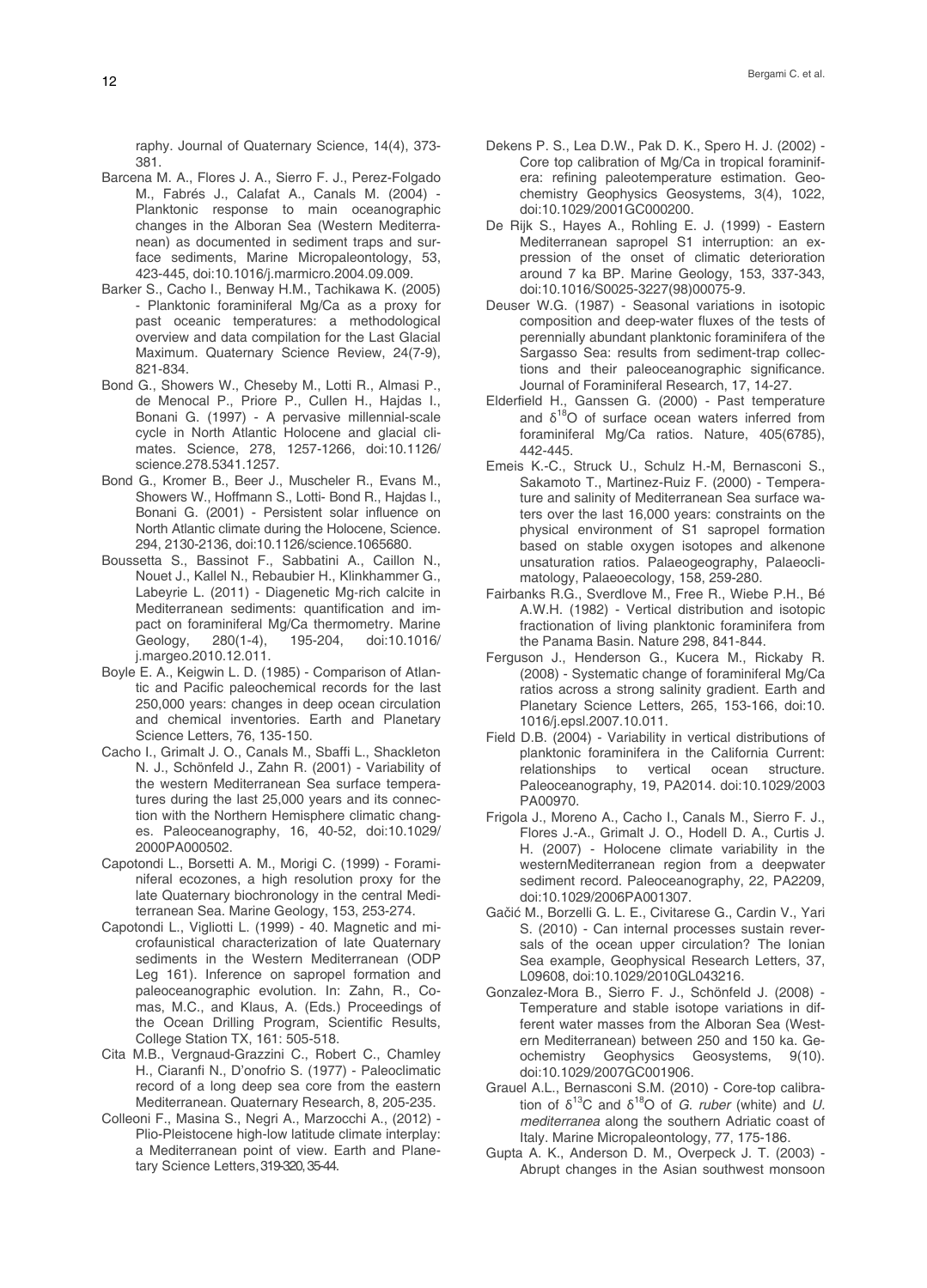during the Holocene and their links to the North Atlantic Ocean. Nature, 421, 4-7.

- Hastings D.W., Russell A.D., Emerson S.R. (1998) Foraminiferal magnesium in *Globeriginoides sacculifer* as a paleotemperature proxy. Paleoceanography, 13(2), 161-169.
- Hemleben C., Spindler M., Anderson O.R. (1989) Modern Planktonic Foraminifera. Springer-Verlag, New York.
- Hernàndez-Almeida I., Barcena M. A., Sierro F.J., Flores J.A., Calafat A. (2005) - Influence of 1997-98 El Niño event on the planktonic communities from the Alboran Sea (Western Mediterranean). Geogaceta, 38, 183-186.
- Hoogakker B. A. A., Klinkhammer G. P., Elderfield H., Rohling E. J., Hayward C. (2009) - Mg/Ca paleothermometry in high salinity environments. Earth and Planetary Science Letters, 284, 583-589, doi:10.1016/j.epsl.2009.05.027.
- Incarbona A., Di Stefano E., Patti B., Pelosi N., Bonomo S., Mazzola S., Sprovieri R., Tranchida G., Zgozi S., Bonanno A. (2008) - Holocene millennial-scale productivity variations in the Sicily Channel (Mediterranean Sea). Paleoceanography, 23(3), 1-18. doi:10.1029/2007PA001581
- Incarbona A., Di Stefano E., Sprovieri R., Bonomo S., Pelosi N., Sprovieri M. (2010) - Millennial-scale paleoenvironmental changes in the central Mediterranean during the last interglacial: comparison with European and North Atlantic records. Geobios, 43(1), 111-122. doi:10.1016/j.geobios.2009. 06.008.
- Kallel N., Paterne M., Duplessy J.C., Vergnaud-Grazzini C., Pujol C., Labeyrie L.D., Arnold M., Fontugne M., Pierre C. (1997) - Enhanced rainfall on Mediterranean region during the last sapropel event. Oceanologica Acta, 20, 697-712.
- Kisakürek B., Eisenhauer A., Böhm F., Garbe‐ Schönberg D., Erez J. (2008) - Controls on shell Mg/Ca and Sr/Ca in cultured planktonic foraminiferan, Globigerinoides ruber (white), Earth and Planetary Science Letters, 273, 260-269, doi:10.1016/j.epsl. 2008.06.026.
- Kontakiotis, G., Mortyn P. G., Antonarakou A.,. Martínez‐Botí M. A, Triantaphyllou M. V. (2011) - Field‐based validation of a diagenetic effect on G. ruber Mg/Ca paleothermometry: core top results from the Aegean Sea (eastern Mediterranean). Geochemistry Geophysics Geosystem, 12, Q09004, doi:10.1029/2011GC003692.
- Lea D.W., Boyle E.A. (1993) Determination of carbonate-bound barium in corals and foraminifera by isotope dilution plasma mass spectrometry. Chemical Geology, 103, 73-84.
- Lea D.W., Pak D.K., Spero H.J. (2000) Climate impact of late Quaternary equatorial Pacific sea surface temperature variations,.Science, 289(5485), 1719- 1724.
- Lea D.W., Mashiotta T.A., Spero H.J. (1999) Controls on magnesium and strontium uptake in planktonic foraminifera determined by live culturing. Geochimica et Cosmochimica Acta, 63(16), 2369- 2379.
- Mayewski P.A., Rohling E.E., Stager J.C., Karlen W., Maasch K.A., Meeker L.D., Meyerson E.A., Gasse

F., van Kreveld S., Holmgren K., Lee-Thorp J., Rosqvist G. Rack F., Staubwasser M., Schneider R.R., Steig E.J. (2004) - Holocene climate variability, Quaternary Research, 62, 243-255, doi: 10.1016/j.yqres.2004.07.001.

- Malanotte-Rizzoli P., Manca B.B., Ribera d'Alcalà M., Theocharis A., Bergamasco A., Bregant D., Budillon G., Civitarese G., Georgopoulos D., Michelato A., Sansone E., Scarazzato P., Souvermezoglou E. (1997) - A synthesis of the Ionian Sea hydrography, circulation and water mass pathways during POEM-Phase I. Progress in Oceanography, 39, 153-204.
- Manca B., Burca M., Giorgetti A, Coatanoan C., Garcia M.-J., Iona A. (2004) - Physical and biochemical averaged vertical profiles in the Mediterranean regions: an important tool to trace the climatology of water masses and to validate incoming data from operational oceanography. Journal of Marine Systems, 48(1-4), 83-116. doi:10.1016/j.jmarsys.2003. 11.025.
- Mashiotta T.A., Lea D.W., Spero H.J., (1999) Glacialinterglacial changes in Subantarctic sea surface temperature and  $\delta^{18}$ O-water using foraminiferal Mg. Earth and Planetary Science Letters, 170, 417-432.
- Mathien‐Blard E., Bassinot F. (2009) Salinity bias on the foraminifera Mg/Ca thermometry: correction procedure and implications for past ocean hydrographic reconstructions, Geochemistry Geophysics Geosystem, 10, Q12011, doi:10.1029/2008 GC002353.
- Mulitza S., Donner B., Fischer G., Paul A., Pätzold J., Rühlemann C., Segl M. (2003) - The South Atlantic oxygen isotope record of planktic foraminifera. In *The South Atlantic in the Late Quaternary* (eds. G. Wefer, S. Mulitza, V. Ratmeyer). Springer, 121-142.
- Napolitano E., Oguz T., Malanotte-Rizzoli P., Yilmaz A., Sansone E. (2000) - Simulations of biological production in the Rhodes and Ionian basins of the eastern Mediterranean. Journal of Marine Systems, 24, 277-298.
- Negri, A., Capotondi, L., Keller, J. (1999) Calcareous nannofossils, planktonic foraminifera and oxygen isotopes in the late Quaternary sapropels of the Ionian Sea. Marine Geology, 157, 89-103.
- Niebler H.S., Hubberten H.W., Gersonde R. (1999) Oxygen isotope values of planktic foraminifera: a tool for the reconstruction of surface water stratification. In: Fischer, G., Wefer, G. (Eds.), Use of Proxies in Paleoceanography: Examples from the South Atlantic. Springer-Verlag, Berlin, 165-189.
- Ní Fhlaithearta S., Reichart G.-J., Jorissen F. J., Fontanier C., Rohling E. J., Thomson J., De Lange G. J. (2010) - Reconstructing the seafloor environment during sapropel formation using benthic foraminiferal trace metals, stable isotopes, and sediment composition. Paleoceanography, 25(4), 1-17. doi: 10.1029/2009PA001869.
- Nürnberg D. (1995) Magnesium in tests of *Neogloboquadrina pachyderma* (sinistral) from high northern and southern latitude. Journal of Foraminiferal Research, 25, 350-368.
- Nürnberg D. (2000) Taking the temperature of past ocean surface, Science, 289, 1698-1699.